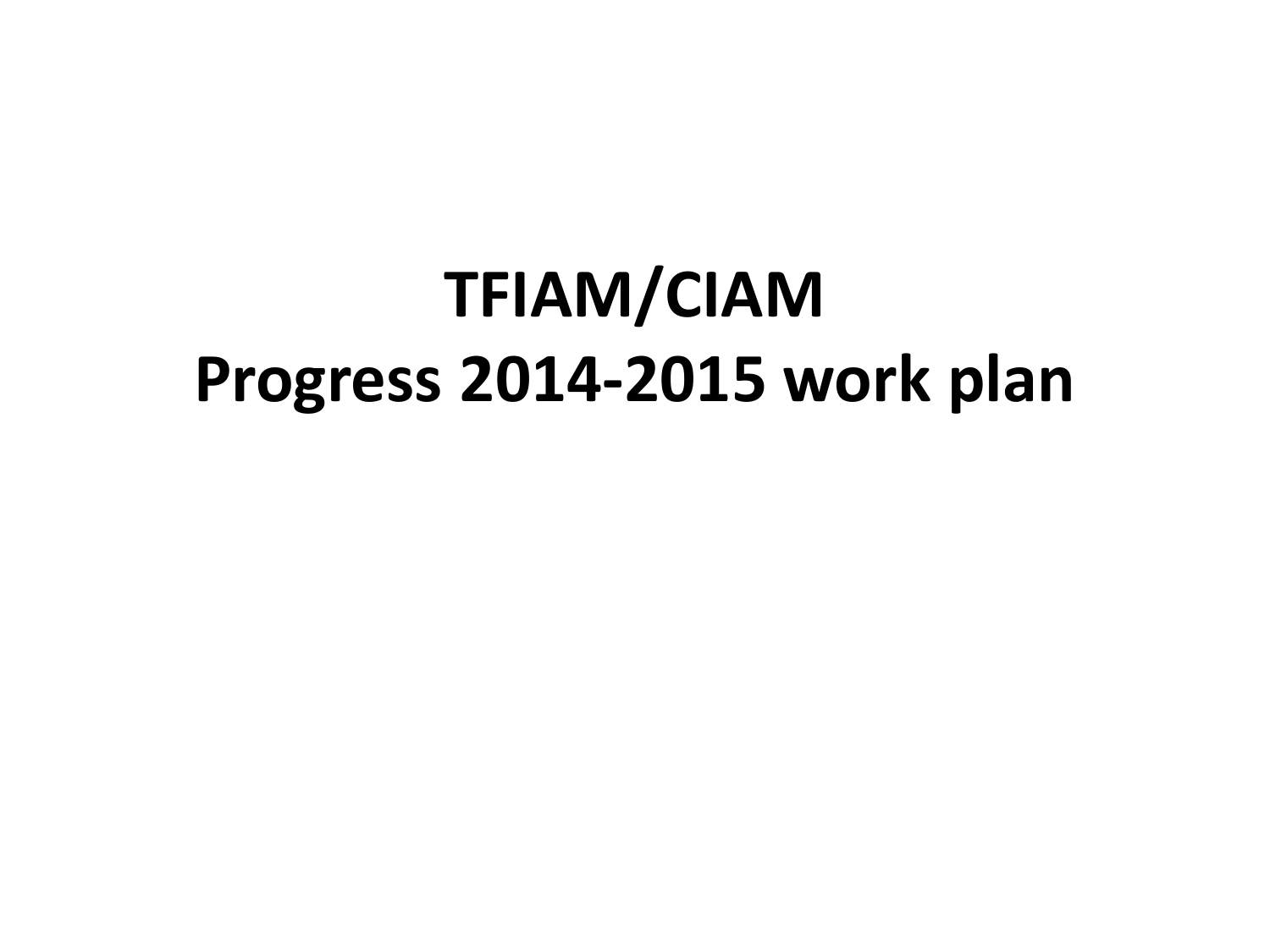- **1. Update GAINS-model with new information on emissions, emerging technologies, health & ecosystem impacts, ozone fluxes. Downscale ammonia deposition to protected areas; report results** …. to do: implementation of ECLAIRE results on ozone, nitrogen & climate interaction and impacts on ecosystem services
- **2. Interact with Parties (meetings, consultations, workshops) on input data to the GAINS model**
- **3. Analyze implications of EU policy proposals on air quality → TSAP report**  $\odot$
- **4. Analyze effectiveness of hemispheric control strategies. Joint workshop with TFHTAP on linking geographical scales Laxenburg 11-13 February 2015**
- **5. Increase scientific cooperation on linkages with global- scale scenarios and issues (Climate, nitrogen, SLCPs) ECLIPSE/PEGASOS**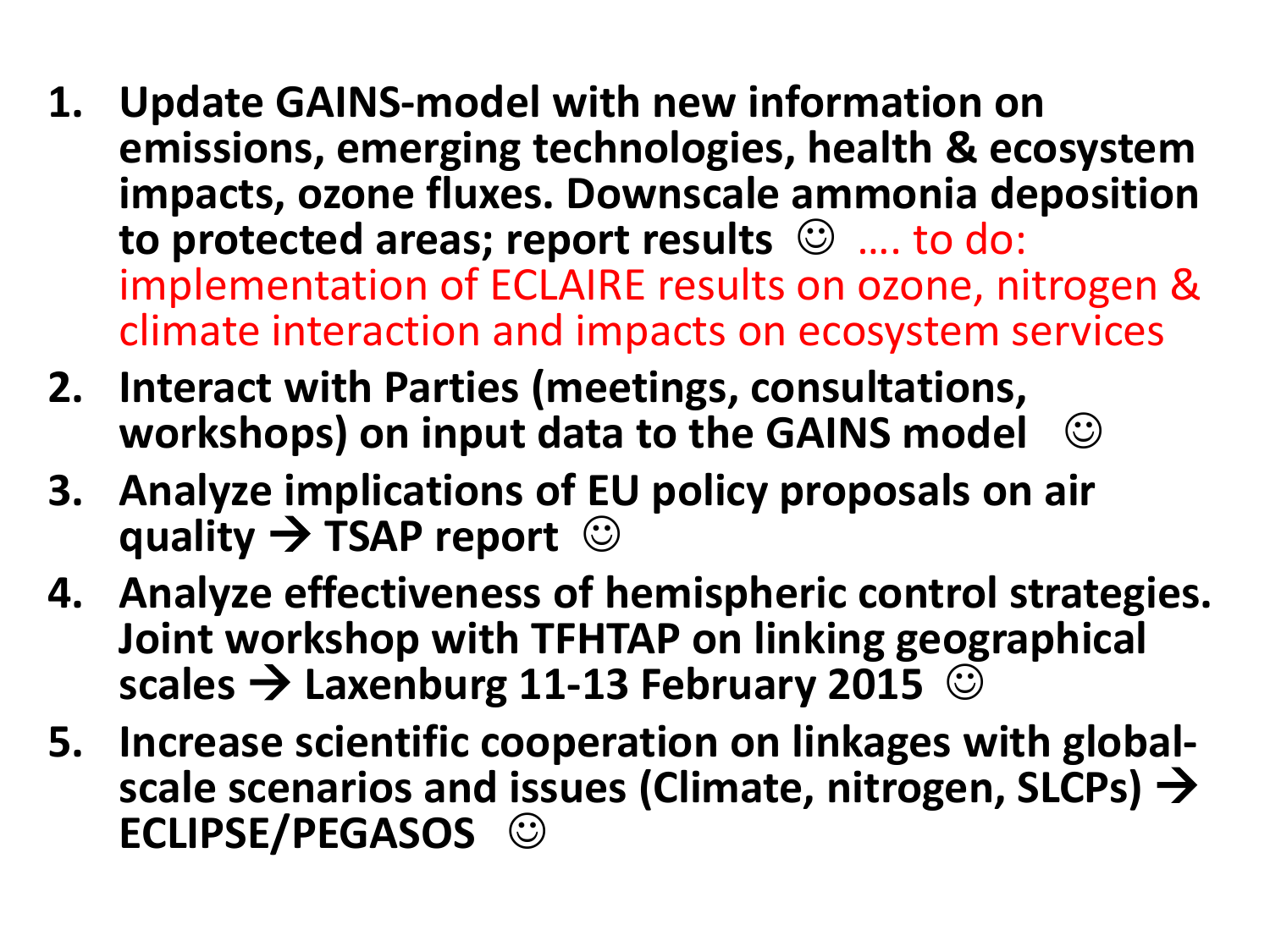- **1. Increase linkages with local-scale air pollution** and cost- effective local measures **CHIMÈRE/GAINS linkage /**  workshop end 2015/early 2016  $\circledcirc$ / $\circledcirc$
- **2. Provide support to Parties, in particular countries in Eastern Europe, the Caucasus and Central Asia**  $\rightarrow$ *Excel- macro Pignatelli*; capacity building funds?  $\circ$  /  $\circ$
- **3. Communicate and disseminate scientific developments, model and methodology improvements, data and products through the Task Force on Integrated Assessment Modelling website**  $\bigcirc$  **/**  $\bigcirc$
- **4. Exchange information on national and international integrated assessment activities at annual Task Force meetings**  $\odot$  44<sup>th</sup> TFIAM meeting: 6-8 May 2015 in Edinburgh, focus on agricultural nitrogen projections
- **5.** Contribution to CLRTAP Assessment report 2016 → in progress  $\odot$  /  $\odot$